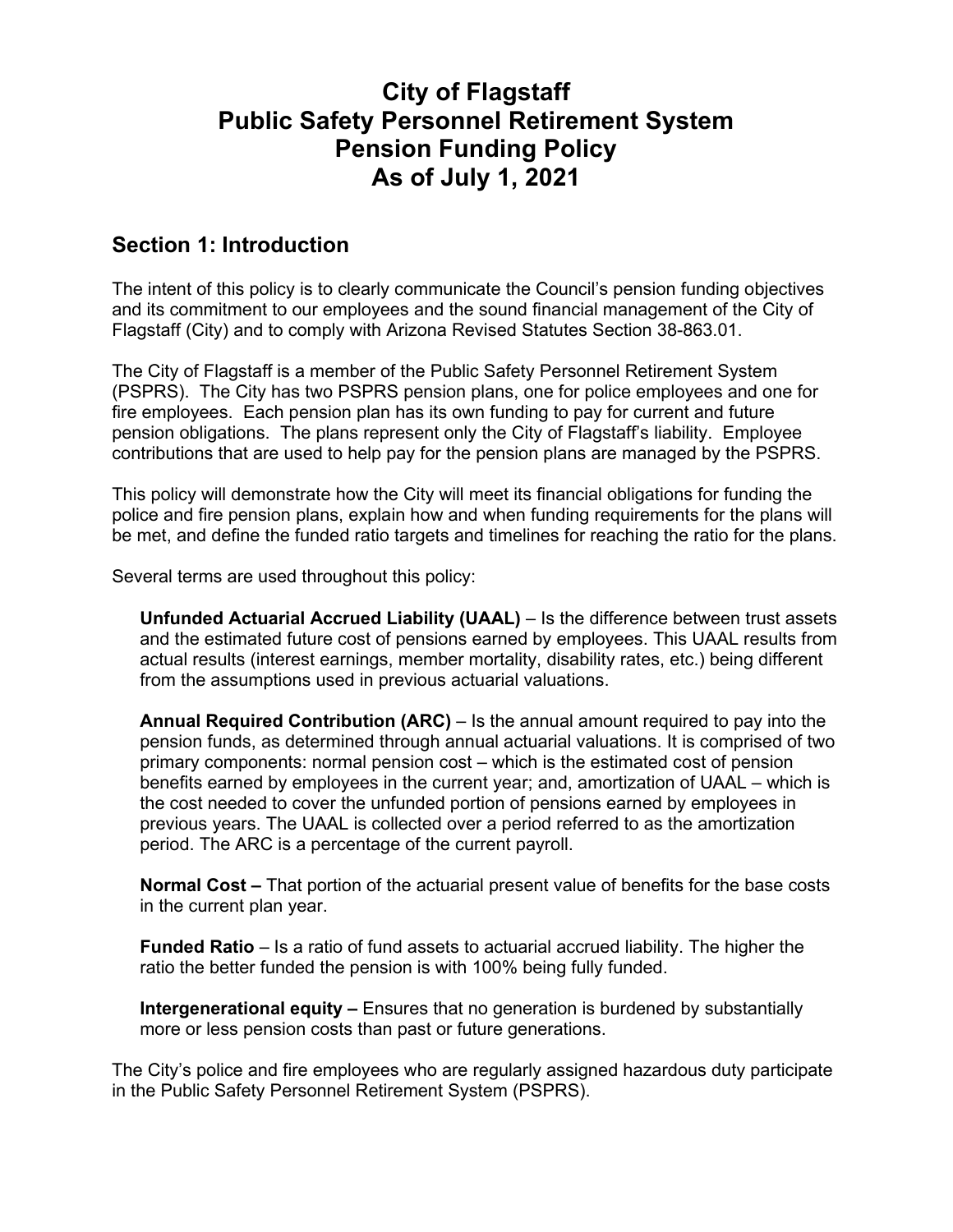## **Section 2: Public Safety Personnel Retirement System (PSPRS)**

PSPRS is administered as an agent multiple-employer pension plan. An agent multipleemployer plan has two main functions: 1) to comingle assets of all plans under its administration, thus achieving economy of scale for more cost efficient investments, and invest those assets for the benefit of all members under its administration and 2) serve as the statewide uniform administrator for the distribution of benefits. PSPRS provides annual actuarial reports to determine current status of each plan. These are available on the PSPRS website.

Under an agent multiple employer plan each agency participating in the plan has an individual trust fund reflecting each individual plan's assets and liabilities. Under this plan all contributions are deposited to and distributions are made from that fund's assets, each fund has its own funded ratio and contribution rate, and each fund has a unique annual actuarial valuation. The City of Flagstaff has two trust funds, one for police employees and one for fire employees.

Council formally accepts the assets, liabilities, and current funding ratio of the City's PSPRS trust funds from the June 30, 2020 actuarial valuation, which are detailed below.

|                                 |               |                | <b>Unfunded</b>          |               |
|---------------------------------|---------------|----------------|--------------------------|---------------|
|                                 |               | <b>Accrued</b> | <b>Actuarial Accrued</b> | <b>Funded</b> |
| <b>Trust Fund</b>               | <b>Assets</b> | Liability      | Liability                | <b>Ratio</b>  |
| <b>Flagstaff Police</b>         | \$36,911,538  | \$88,817,272   | \$51.905,734             | 41.6%         |
| <b>Flagstaff Fire</b>           | \$38,561,674  | \$96,788,614   | \$58,226,940             | 39.8%         |
| <b>City of Flagstaff Totals</b> | \$75,473,212  | \$185,605,886  | \$110,132,674            | 40.7%         |

June 30, 2020 Original Report:

On July 23, 2020, the City completed the financing of Pension Certificates of Participation transaction. The City issued \$133 million in obligations to fund our public safety pensions and set up a contingency reserve fund to manage future impacts. Average annual debt service is approximately \$8.7 million through May 2040. The Public Safety Personnel Retirement System's actuarial company provided the City with an interim report that demonstrates changes in our plans based on the additional contributions. Below is the updated information.

June 30, 2020 Updated Interim Report:

|                                 |               |                | <b>Unfunded</b>          |               |  |
|---------------------------------|---------------|----------------|--------------------------|---------------|--|
|                                 |               | <b>Accrued</b> | <b>Actuarial Accrued</b> | <b>Funded</b> |  |
| <b>Trust Fund</b>               | <b>Assets</b> | Liability      | Liability                | <b>Ratio</b>  |  |
| <b>Flagstaff Police</b>         | \$91,527,398  | \$88,817,272   | (\$2,710,126)            | 103.1%        |  |
| <b>Flagstaff Fire</b>           | \$100,259,324 | \$96,788,614   | (\$3,470,710)            | 103.6%        |  |
| <b>City of Flagstaff Totals</b> | \$191,786,722 | \$185,605,886  | (\$6,180,836)            | 103.3%        |  |